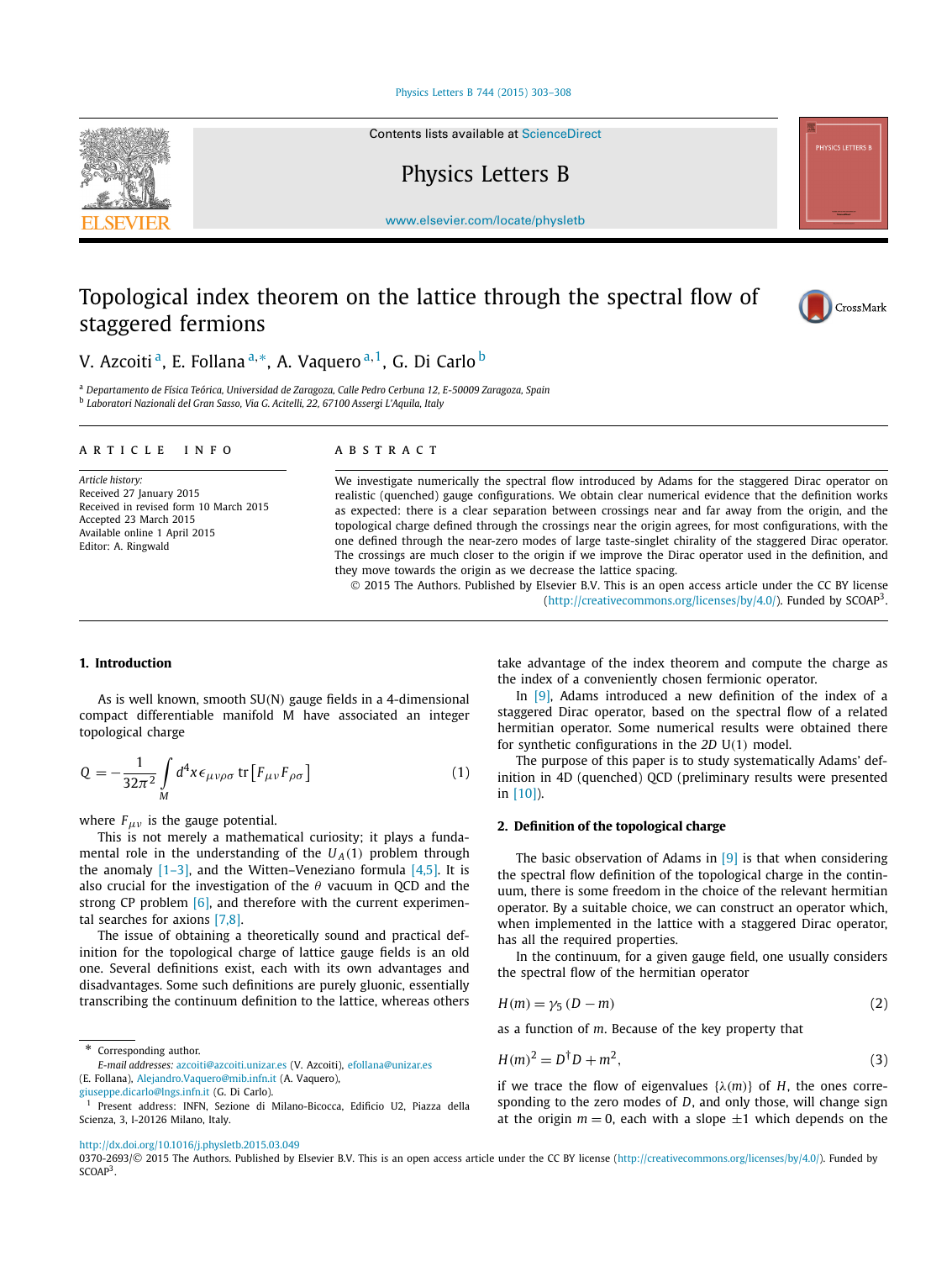chirality of the corresponding mode. This gives us the index of *D*, and through the index theorem, the topological charge *Q* of the corresponding gauge configuration.

On the lattice, we can substitute in [\(2\)](#page-0-0) *D* by the discretized Wilson Dirac operator

$$
H_W(m) = \gamma_5 \left( D_W - m \right). \tag{4}
$$

Now the index can be obtained similarly to the continuum, by counting the number of eigenvalues of *H(m)* that change sign close to the origin  $m = 0$ , taking into account the slope of such crossings. If we try to do the same with the lattice staggered Dirac operator *Dst*, we realize that the procedure does not work anymore, as the corresponding *H* fails to be hermitian.

The key innovation in Adams [\[9\]](#page-4-0) is the realization that one can use a different *H* in the continuum to accomplish the same task, namely

$$
H(m) = iD - m\gamma_5. \tag{5}
$$

This operator is hermitian and verifies [\(3\),](#page-0-0) and therefore its spectral flow also gives the index of *D*. But now we can substitute in (5) *D* by the lattice staggered discretization,

$$
H_{st}(m) = iD_{st} - m\Gamma_5,\tag{6}
$$

where *Dst* is the massless staggered Dirac operator and <sup>5</sup> is the taste-singlet staggered  $\gamma_5$  [\[11\].](#page-4-0) This operator is hermitian, and we can study its spectral flow,  $\lambda(m)$ . The would-be zero modes of  $D_{st}$ are identified with the eigenmodes for which the corresponding eigenvalue flow  $\lambda(m)$  crosses zero at low values of *m*, and the chirality of any such mode equals (with our conventions) the sign of the slope of the crossing [\[9\].](#page-4-0)

Any staggered discretization of the Dirac operator can be used, in principle, to implement  $(6)$ . We have chosen to work with the unimproved, 1-link staggered Dirac operator [\[12\],](#page-4-0) and with the highly improved HISQ discretization [\[13\].](#page-4-0) In each case we have calculated, using standard numerical algorithms, the smallest (in absolute value) 20 eigenvalues of *Hst(m)* for enough values of *m* to allow us to determine unambiguously the cuts with the x axis. To compare with previous work, we have also calculated the lowlying modes of the HISQ Dirac operator at  $m = 0$ , and identify the would-be zero modes with the high taste-singlet chirality ones [\[14,15\].](#page-4-0)

# **3. 2D U***(***1***)*

We started by studying the behavior of the spectral flow of *Hst(m)* corresponding to the 1-link staggered Dirac operator in 2D U*(*1*)* lattice gauge theory; our purpose was twofold: testing our numerical framework in a less demanding setting, and working in a theory with a simple geometrical definition of the topological charge (even if not immune from problems arising from dislocations [\[16\]\)](#page-4-0). To this end we can either construct gauge fields configurations with an assigned topological charge [\[17\],](#page-5-0) or generate realistic field configurations from a canonical ensemble, selecting those with the charge *Q* we are interested in. We used the first possibility in the earlier stage of our tests and then we moved to the other option: the results shown in what follows are from this second phase.<sup>2</sup>

We have generated a large ensemble of quenched configurations at different values of *β*, varying from 4 to 9, in order to cover the scaling region for the lattice size we consider ( $L = 60$ ). Then we



Fig. 1. Spectral flow of the 2D 1link Dirac operator for a gauge configuration with  $Q = -2$ .

select among this set of configurations subsets of fixed charge *Q* , for which we computed the spectral flow.

The spectrum of (6) has the exact symmetry  $\lambda(m) \leftrightarrow -\lambda(-m)$ , therefore we only need to calculate the flow for, say,  $m > 0$ . An equal number of crossings, with identical slopes, will be present for  $m < 0$ .

In Fig. 1 we show the spectral flow for a gauge configuration with a charge  $Q = -2$ , corresponding to a 12<sup>2</sup> lattice and a coupling constant  $\beta = 4.0$ . We plot the lowest (in absolute value) 20 eigenvalues of *H(m)* in the range *(*−3*,* 3*)*. We can appreciate two crossings with negative slopes for  $m < 0$ , and the symmetric ones for  $m > 0.3$ 

In [Fig. 2](#page-2-0) we show the spectral flows corresponding to several gauge configurations in a larger volume,  $60^2$ , and at several values of the coupling. From now on we only plot the flow for  $m > 0$ . For clarity, in most of the figures we plot the variable

$$
\tilde{\lambda} = \text{sgn}(\lambda) \sqrt{|\lambda|} \log(|\lambda|) \tag{7}
$$

versus log*(m)*. As we can see in every case we have the expected number of crossings.

# **4. 4D quenched QCD**

For our numerical calculations in 4D we have used three ensembles of tree-level Symanzik and tadpole improved quenched QCD at three values of the coupling constant *β* (5.0, 4.8 and 4.6), corresponding respectively to lattice spacings of approximately 0.077, 0.093 and 0.125 fm  $[15]$ , with lattice volumes of 20<sup>4</sup>,  $16<sup>4</sup>$  and  $12<sup>4</sup>$  respectively. These ensembles are thus approximately matched in physical volume,  $\approx 1.5$  fm<sup>4</sup>.

In [Figs. 3 and](#page-2-0) 4 we show the spectral flow for several representative configurations from the coarsest and finest ensembles, and in each case for *Hst* built from both the 1-link and the HISQ Dirac operators. As before, we calculate the first 20 eigenvalues in absolute value. The topological charges were also calculated by counting the number of eigenvectors of the HISQ Dirac operator with high chirality [\[15\],](#page-4-0) and in each case there is agreement between the two definitions and for the spectral flow corresponding to both operators. We can appreciate in the figures that the cuts of the spectral flow with the x axis are closer to the origin  $m = 0$ 

<sup>&</sup>lt;sup>2</sup> See  $[18]$  for related work in the unquenched case.

<sup>&</sup>lt;sup>3</sup> Staggered fermions in *D* dimensions have a taste degeneracy of  $2^{D/2}$ , and therefore the number of crossings in the continuum gets multiplied by that factor in the lattice.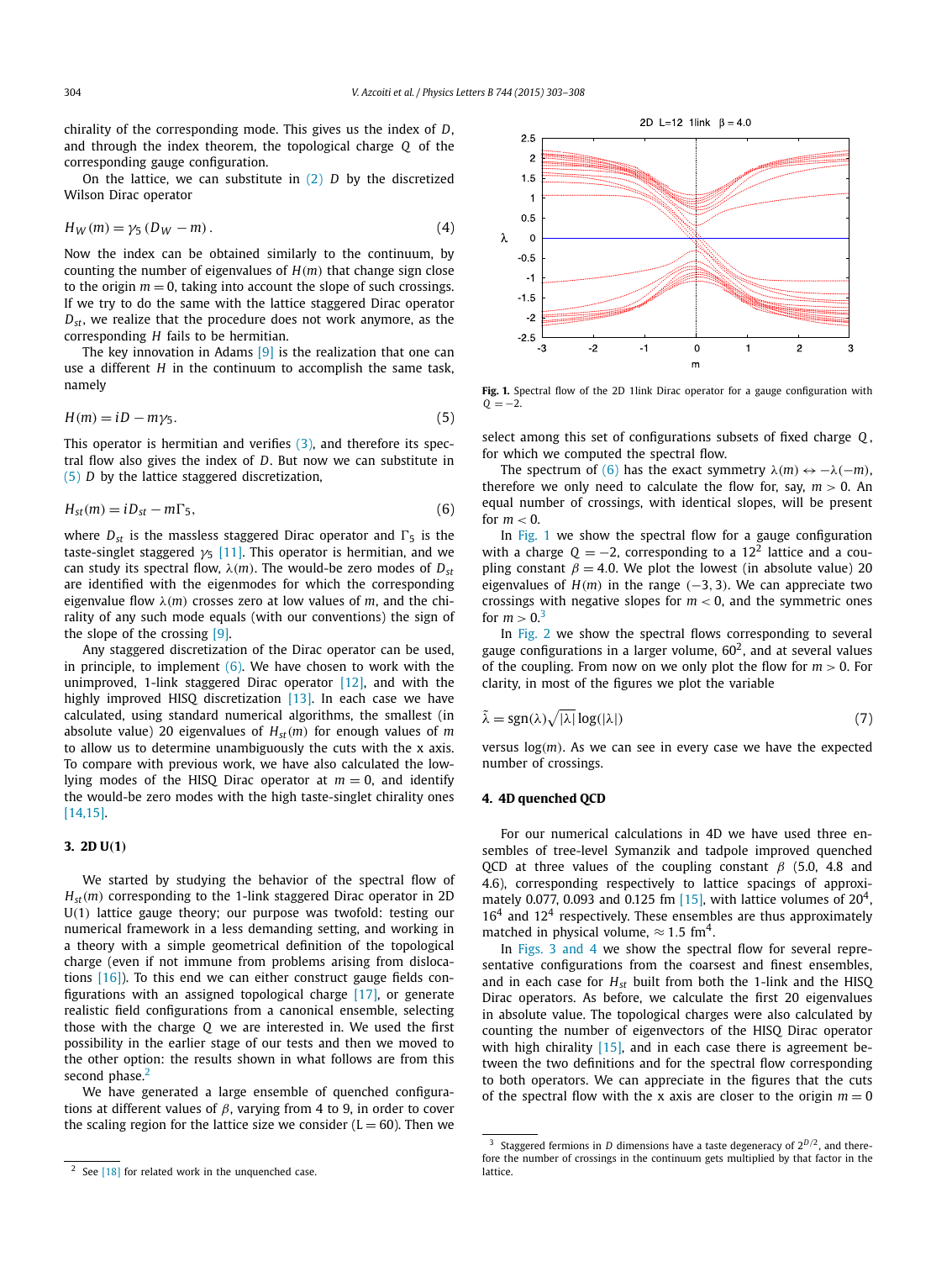

<span id="page-2-0"></span>

Fig. 2. Comparison of the spectral flow of the 2D 1link Dirac operator for several gauge configurations.



**Fig. 3.** Spectral flow for several configurations at *β* = 4*.*6 (coarse ensemble) and for various values of the topological charge. The left and right panels correspond to the spectral flow calculated on the same configuration but with a different operator.

for the HISQ than for the 1-link operators, and also get closer as we go to smaller lattice spacings. This is consistent with the expectation that in the continuum limit the cuts should move to the origin, and that the improved Dirac operator is closer to the continuum than its unimproved counterpart. In order to make a more quantitative statement, we have computed a histogram (normalized to area one) of the cuts for the three different ensembles and both operators, which is shown in [Fig. 5.](#page-3-0) We can see clearly the large differences between both operators, and how the distribution of cuts moves towards zero as we decrease the lattice spacing.

In order for the identification of the topological charge through the spectral flow to be unambiguous, it is necessary that there is a clear separation between cuts close and far away from the origin. To test whether this is the case we have calculated a few flows up to very large values of the parameter *m*. We show in [Fig. 6](#page-3-0) a representative result corresponding to a fine configuration, for both the unimproved and the HISQ cases. We can see that there is a very clear separation between cuts close to the origin and other possible cuts, which are very far away from the origin for both operators.

We have also calculated the spectral flow corresponding to the Wilson Dirac operator for a few configurations, in order to compare the results with the staggered case. We have chosen to do the comparison with the flow corresponding to the 1-link operator, which is unimproved, and therefore in a sense a closer relative to the Wilson one. In [Figs. 7 and](#page-4-0) 8 we show both the Wilson and the 1-link staggered flow for two configurations corresponding to the coarsest and finest ensembles, both with  $Q = -1$ . As we can see we get consistent results in both cases. On the other hand, the computer time needed for the calculation is considerably less in the staggered case, possibly due to the better conditioning of the staggered Dirac operator.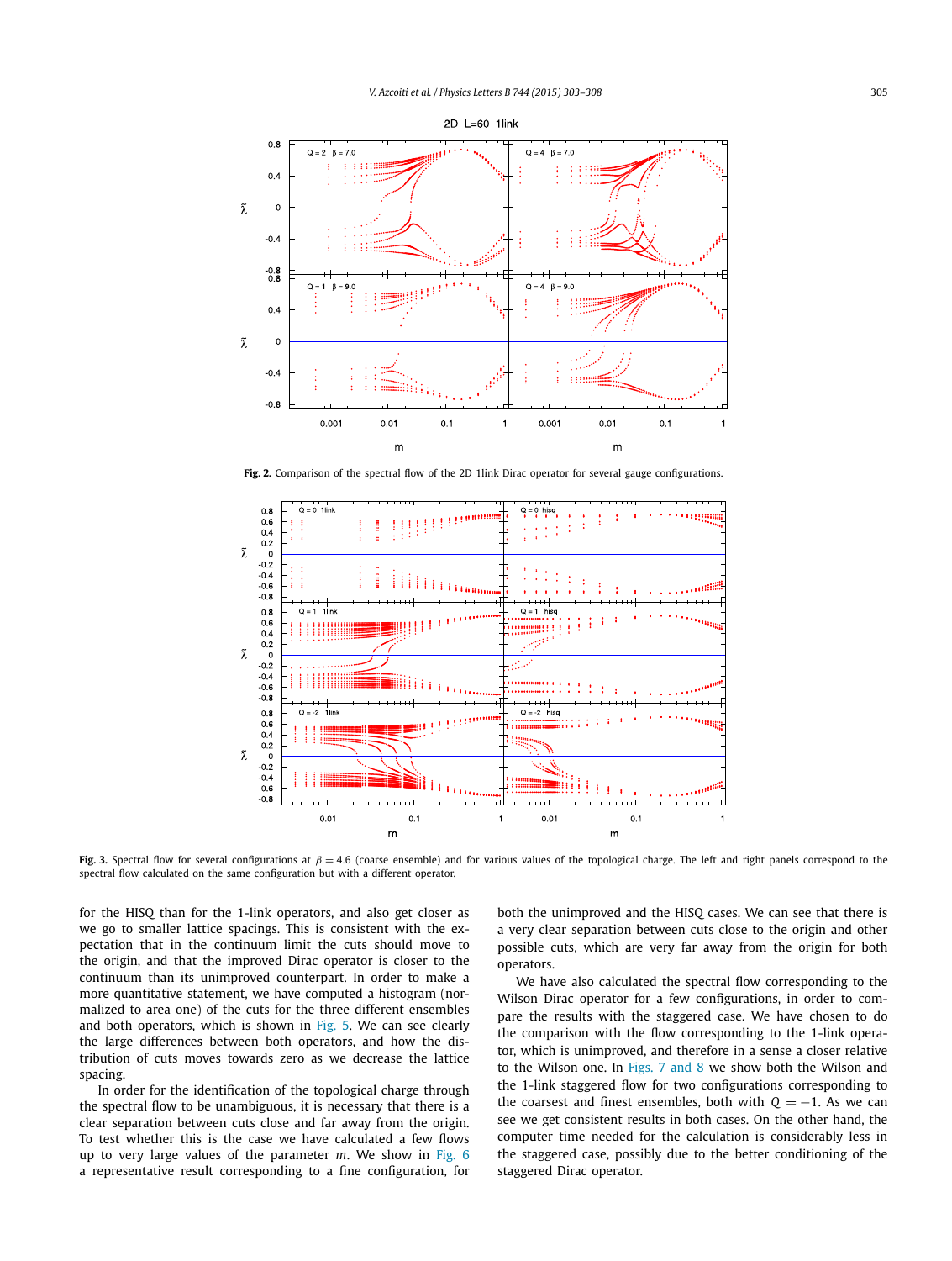<span id="page-3-0"></span>

**Fig. 4.** Spectral flow for several configurations at  $\beta = 5.0$  (fine ensemble) and for various values of the topological charge. The left and right panels correspond to the spectral flow calculated on the same configuration but with a different operator.



Fig. 5. Normalized histograms of the distribution of cuts of the spectral flow with the zero x axis for the three ensembles. In each individual figure we have plotted both the 1link result (broad distribution) and the HISQ result (narrow distribution) on the same scale for comparison. Scales are different for the different figures.



**Fig. 6.** Spectral flow for very large values of m for a typical configuration in the fine ensemble, both for the 1link and the HISQ staggered operators.

#### **5. Conclusions and outlook**

We have presented clear numerical evidence that Adams' definition of the topological charge using the staggered Dirac operator works as expected also for realistic (quenched) *SU(*3*)* gauge fields. The crossings near and far away from the origin are very well separated, and therefore the topological charge of a configuration is unambiguously defined, even in cases which would be ambiguous

using other definitions. For most configurations we have seen that the charges as measured by the number of high taste-singlet chirality modes and by the spectral flow agree. We have also seen the expected differences between the position of the cuts between the 1-link and the HISQ operators, as well as the clear move towards zero of the cuts as we decrease the lattice spacing.

For a future work, it would be interesting to repeat this study in full QCD ensembles, including the effect of sea quarks.

Inspired by this construction, it is possible to define an overlap operator starting with a staggered kernel, instead of the usual Wilson one [\[19\],](#page-5-0) producing a chiral operator representing two tastes of fermions. A similar construction can be carried out to further reduce the degeneracy and produce a one-flavor overlap operator [\[20\].](#page-5-0) The question is whether this construction has all the required properties, and is further numerically advantageous as compared with the usual overlap construction. Results are presented in [\[21–24\].](#page-5-0)

# **Acknowledgements**

We thank Alistair Hart for generating the configurations. This work was funded by an INFN–MICINN collaboration (under grant AIC-D-2011-0663), MICINN (under grants FPA2009-09638, FPA2008-10732 and FPA2012-35453, cofinanced by the EU through FEDER funds), DGIID-DGA (grant 2007-E24/2), and by the EU un-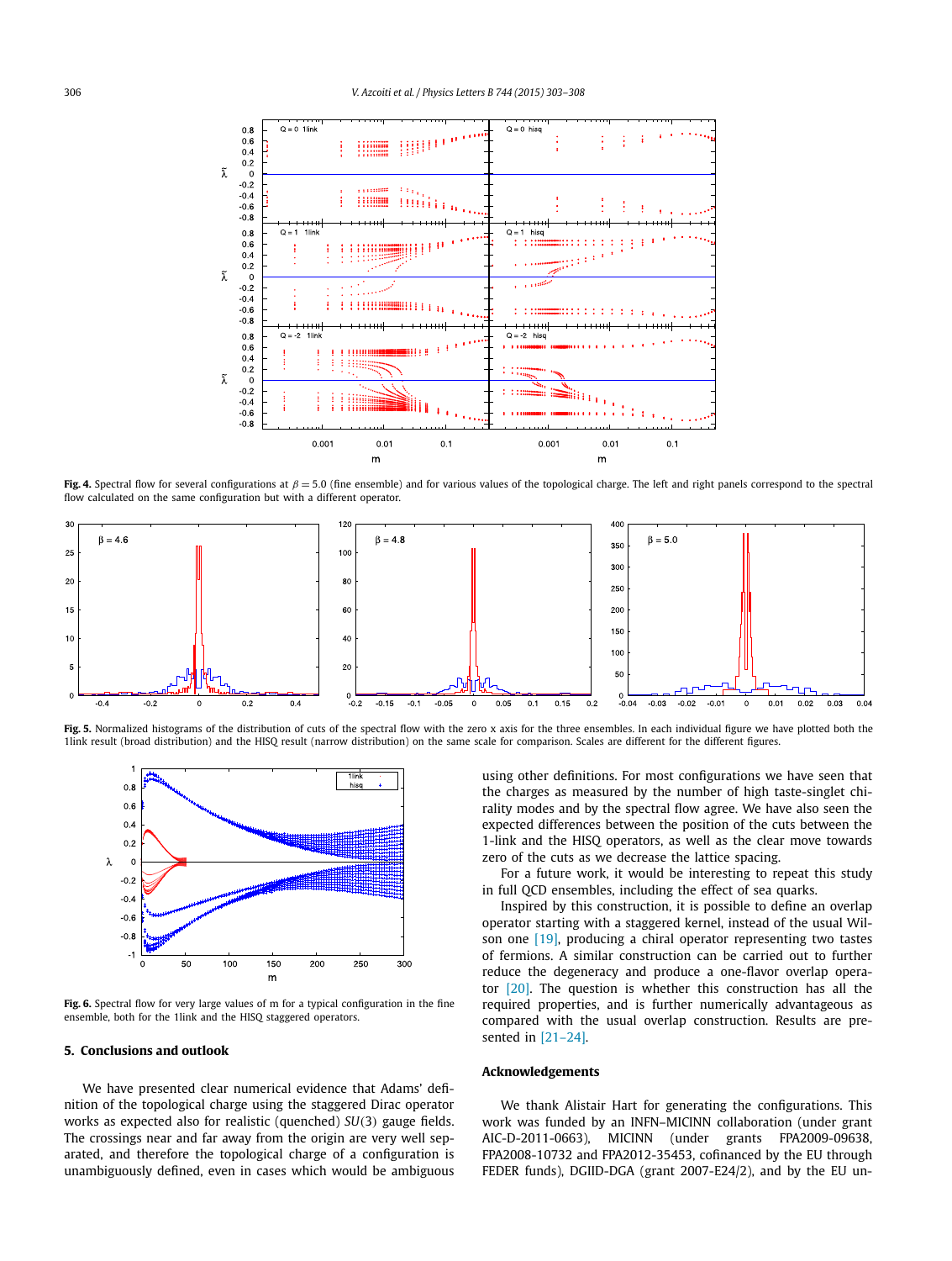<span id="page-4-0"></span>

**Fig. 7.** Comparison of the Wilson and the staggered flow for the same configuration of charge *Q* = −1 in the coarse ensemble. The lower figures are a detailed view of the crossings with the x axis.



**Fig. 8.** Comparison of the Wilson and the staggered flow for the same configuration of charge *Q* = −1 in the fine ensemble. The lower figures are a detailed view of the crossings with the x axis.

der ITN-STRONGnet (PITN-GA-2009-238353). E. Follana was supported by the MICINN Ramón y Cajal program, and A. Vaquero was supported by MICINN through the FPU program. E. Follana acknowledges financial support from the Laboratori Nazionali del Gran Sasso during several research visits where part of this work was carried out.

#### **References**

- [1] S. Adler, Phys. Rev. 117 [\(1969\)](http://refhub.elsevier.com/S0370-2693(15)00212-9/bib416E6F6D616C7931s1) 47.
- [2] J.S. Bell, R. Jackiw, Nuovo [Cimento](http://refhub.elsevier.com/S0370-2693(15)00212-9/bib416E6F6D616C7932s1) A 60 (1969) 529.
- [3] G. 't Hooft, Phys. Rev. Lett. 37 [\(1976\)](http://refhub.elsevier.com/S0370-2693(15)00212-9/bib54486F6F6674s1) 8.
- [4] E. [Witten,](http://refhub.elsevier.com/S0370-2693(15)00212-9/bib57697474656Es1) Nucl. Phys. B 156 (1979) 269.
- [5] G. [Veneziano,](http://refhub.elsevier.com/S0370-2693(15)00212-9/bib56656E657A69616E6Fs1) Nucl. Phys. B 159 (1979) 213.
- [6] R.D. [Peccei,](http://refhub.elsevier.com/S0370-2693(15)00212-9/bib4178696F6E31s1) H.R. Quinn, Phys. Rev. Lett. 38 (1977) 1440.
- [7] J.E. Kim, G. Carosi, Rev. Mod. Phys. 82 (2010) 557, [arXiv:0807.3125.](http://refhub.elsevier.com/S0370-2693(15)00212-9/bib4178696F6E32s1)
- [8] O. Wantz, E.P.S. Shellard, Phys. Rev. D 82 (2010) 123508, [arXiv:0910.1066.](http://refhub.elsevier.com/S0370-2693(15)00212-9/bib4178696F6E33s1)
- [9] D.H. Adams, Phys. Rev. Lett. 104 (2010) 141602, [arXiv:0912.2850.](http://refhub.elsevier.com/S0370-2693(15)00212-9/bib4164616D7331s1)
- [10] E. Follana, V. Azcoiti, G. Di Carlo, A. [Vaquero,](http://refhub.elsevier.com/S0370-2693(15)00212-9/bib6C6174743131s1) PoS LATTICE 2011 (2011) 100, [arXiv:1111.3502.](http://refhub.elsevier.com/S0370-2693(15)00212-9/bib6C6174743131s1)
- [11] M.F.L. [Golterman,](http://refhub.elsevier.com/S0370-2693(15)00212-9/bib476F6C7465726D616Es1) Nucl. Phys. B 273 (1986) 663.
- [12] J. Kogut, L. [Susskind,](http://refhub.elsevier.com/S0370-2693(15)00212-9/bib4B53s1) Phys. Rev. D 11 (1975) 395.
- [13] E. Follana, Q. Mason, C.T.H. Davies, K. Hornbostel, G.P. Lepage, J. [Shigemitsu,](http://refhub.elsevier.com/S0370-2693(15)00212-9/bib68697371s1) H. Trottier, K. Wong, Phys. Rev. D 75 (2007) 054502, [arXiv:hep-lat/0610092.](http://refhub.elsevier.com/S0370-2693(15)00212-9/bib68697371s1)
- [14] E. Follana, A. Hart, C.T.H. Davies, Phys. Rev. Lett. 93 (2004) [241601,](http://refhub.elsevier.com/S0370-2693(15)00212-9/bib746F7031s1) arXiv: [hep-lat/0406010.](http://refhub.elsevier.com/S0370-2693(15)00212-9/bib746F7031s1)
- [15] E. Follana, A. Hart, C.T.H. Davies, Q. Mason, Phys. Rev. D 72 (2005) [054501,](http://refhub.elsevier.com/S0370-2693(15)00212-9/bib746F7032s1) [arXiv:hep-lat/0507011.](http://refhub.elsevier.com/S0370-2693(15)00212-9/bib746F7032s1)
- [16] M. Teper, Phys. Lett. B 162 [\(1985\)](http://refhub.elsevier.com/S0370-2693(15)00212-9/bib5465706572s1) 357;
	- M. Teper, Phys. Lett. B 171 [\(1986\)](http://refhub.elsevier.com/S0370-2693(15)00212-9/bib5465706572s2) 81, 86.